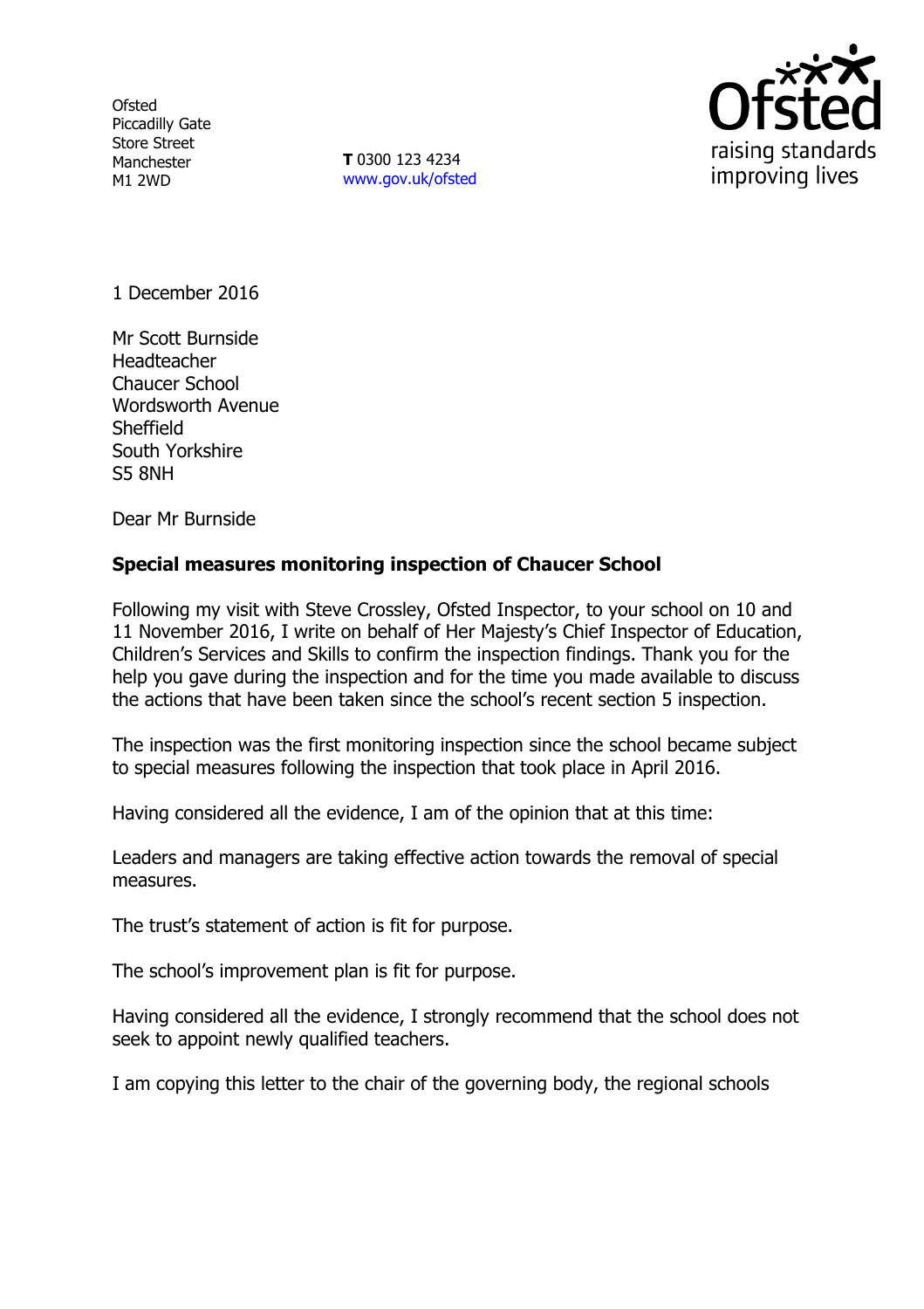

commissioner and the director of children's services for Sheffield. This letter will be published on the Ofsted website.

Yours sincerely

Debbie Redshaw **Her Majesty's Inspector**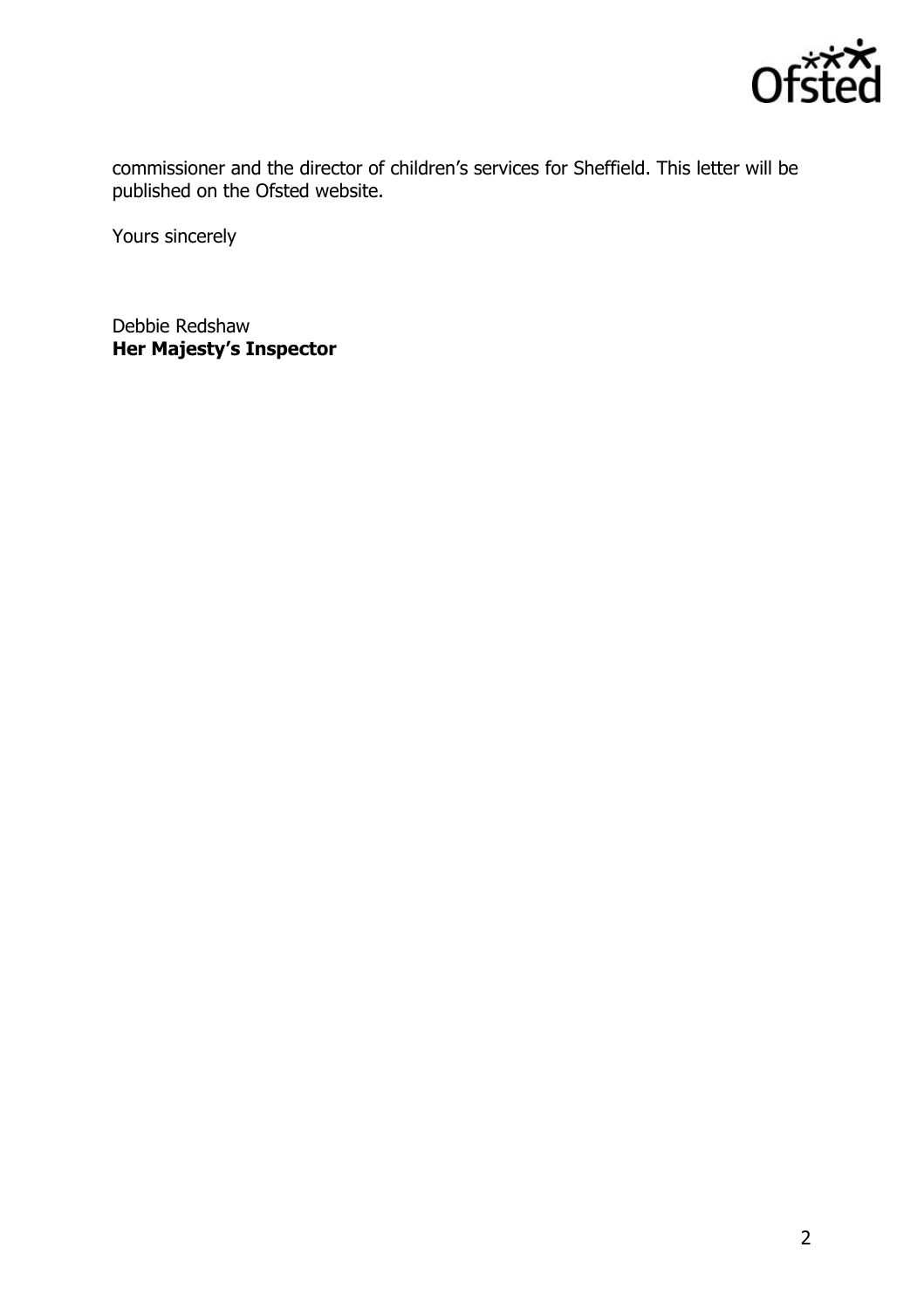

## **Annex**

# **The areas for improvement identified during the inspection that took place in April 2016**

- **E** Rapidly improve the effectiveness of leadership and management by making sure that:
	- leaders develop an accurate evaluation of the strengths and weaknesses of the school
	- improvement plans include sharp and precise outcomes throughout the year so that progress can be measured and leaders at all levels are held accountable for bringing about change
	- leaders at all levels are able to accurately evaluate the quality of teaching, learning and assessment through linking it closely with the impact it has on pupils' outcomes
	- subject leaders are accurate in judging how well pupils are achieving
	- all teachers follow the school marking and assessment policy so that all pupils are clear about what they need to do next and can act on teachers' comments and advice
	- additional funding, including pupil premium and Year 7 catch-up funding, is used effectively to reduce the gaps in outcomes for disadvantaged pupils and other pupils needing to catch up.
- **E** Rapidly improve the quality of teaching, learning and assessment by ensuring that:
	- leaders establish where the best teaching is taking place and share this across the school
	- accurate assessment information is used across all year groups to enable teachers to plan work that fully meets the learning needs of different groups of pupils so that outcomes improve
	- teachers check carefully on the progress pupils are making so that they are clear about any pupils' misconceptions and misunderstandings
	- leaders' checks on the quality of teaching are closely linked to detailed review of the progress that pupils are making in all subjects
	- all teachers have high expectations for all pupils and only accept work that is presented to a high standard and completed.
- **IMPROVE behaviour and safety substantially by:** 
	- quickly tackling poor behaviour in lessons so that all pupils are able to work without interruption and are supported by teachers who consistently follow the school's behaviour and discipline system
	- further improving attendance and reducing the number of pupils excluded from the school so that they are at least in line with national averages.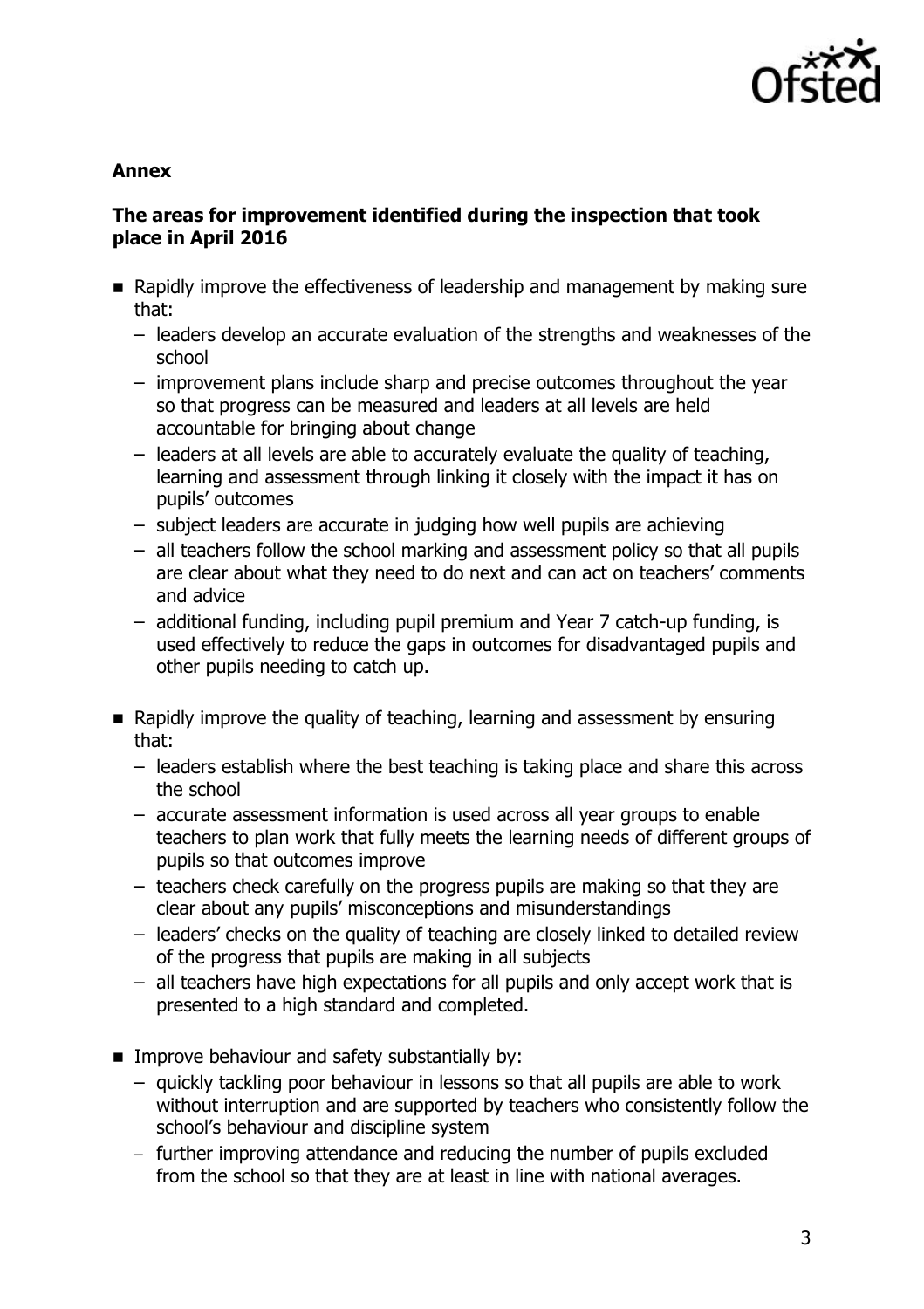

## **Report on the first monitoring inspection on 10 and 11 November 2016**

## **Evidence**

Inspectors observed the school's work and scrutinised documents including the school self-evaluation document and development plans. Inspectors met with the headteacher, senior leaders, middle leaders, governors, trustees and pupils in both formal and informal meetings. Inspectors observed teaching, learning and assessment in 11 lessons, four jointly with school leaders, and carried out a learning walk. Inspectors also visited the school inclusion room and the on-site alternative provision.

# **Context**

Significant staffing changes have taken place since the last inspection. The senior leadership team has decreased to five core members with responsibilities aligned against key areas for school improvement. An associate leader, with two associate leaders specifically dedicated to teaching, learning and assessment, supports each member of the senior leadership team. In total, 12 members of staff have left the school and eight members of staff have joined the school. The school has also appointed a new chair of the governing body. In addition to this, Tapton Academy Trust has made some new key appointments including a director of standards to work across all schools in the trust. This is to support school leaders in their drive to raise standards for all.

## **The effectiveness of leadership and management**

School leaders have made an accurate analysis of strengths and weaknesses. Following the last inspection, leaders swiftly commissioned a number of external reviews including on the use and impact of the pupil premium funding, the effectiveness of arrangements for safeguarding and standards of behaviour in the school. Using information from these alongside their own analysis and the previous inspection report, they have developed robust action plans. These include precise outcomes that are within an appropriate timescale. The plans are clear and identify the much-needed lines of accountability.

Leaders with responsibility for teaching, learning and assessment are working hard to ensure that staff understand and implement the new teaching model to improve the quality of teaching and learning. Through this, lessons are now planned to support learning more effectively and pupils have a greater understanding of what to do. The majority of this improvement work has involved embedding these lesson structures. Leaders are yet to evaluate the quality of teaching within the strategy and as a result it is too soon to see the impact of this approach on pupils' outcomes.

Using the new assessment system and data management system, subject leaders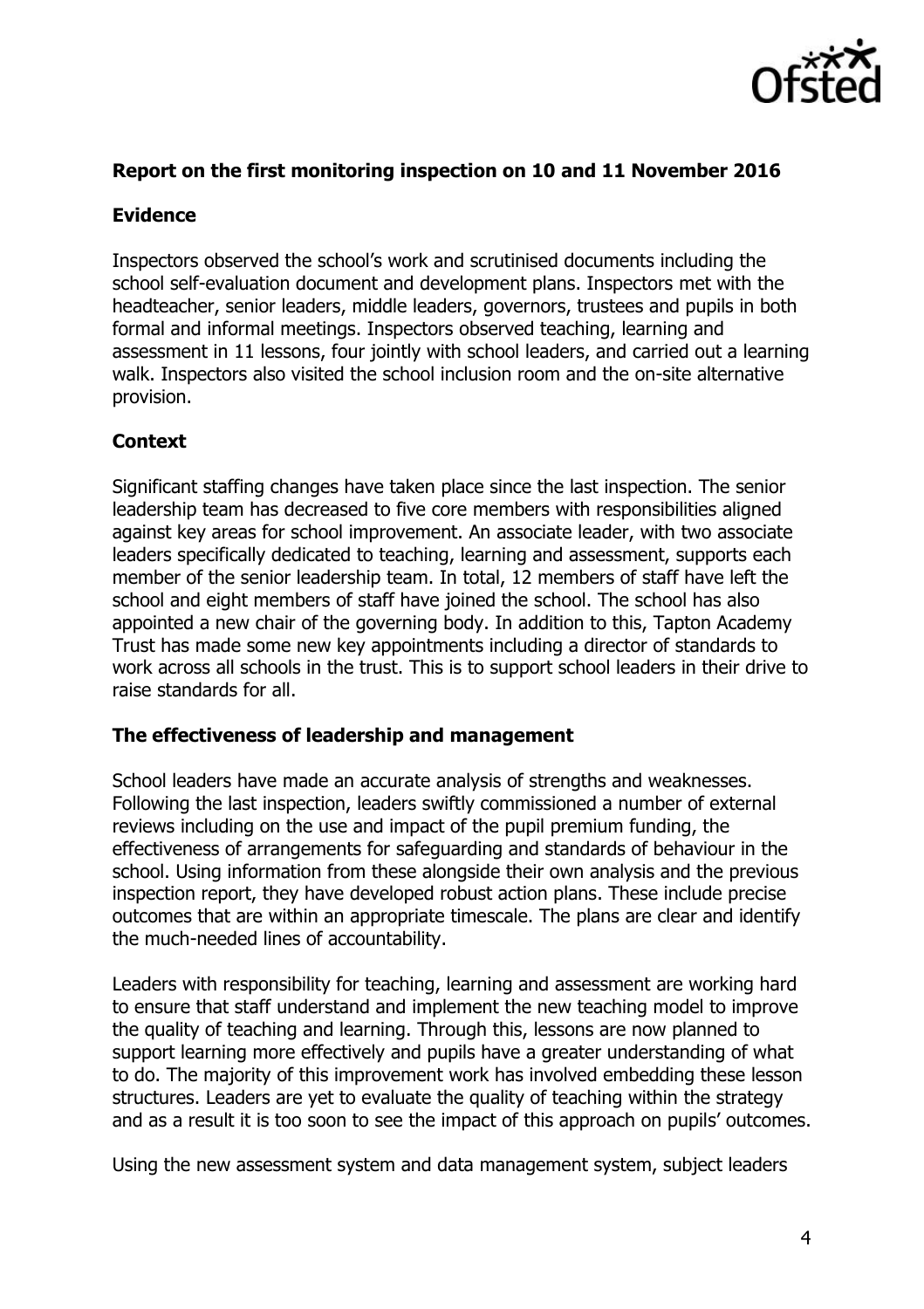

are being held to account more by their line managers for pupils' progress. This means that subject leaders have a greater awareness of where pupils may be underperforming and are able to take action more swiftly to ensure that pupils make at least expected progress. Subject leaders are also beginning to hold teachers to account for the progress that pupils make in the classes that they teach.

Leaders have carried out a comprehensive evaluation of the spending of additional funding including the pupil premium, catch-up funding and additional funding for pupils who have special educational needs and/or disabilities. Through this, they have identified which strategies have not had the desired effect and replaced them with other, well-thought-out strategies. For example, the school no longer uses external providers for alternative provision and is moving forward with an in-house alternative provision. Leaders have also increased the amount of time for numeracy and literacy in the curriculum to improve pupils' progress, particularly in English and mathematics, but also across all subjects.

Through the new quality assurance role within the senior leadership team, performance management systems are now robust and are fully in line with school improvement planning. This means that all staff have a target to improve pupils' progress and outcomes alongside improving their teaching. The impact of better performance management is clear in the more consistent approach to planning teaching and learning but it is too soon to see the impact on pupils' progress.

The new chair of the governing body provides rigorous challenge to school leaders and to the trust. She is knowledgeable and has a firm understanding of the journey the school is taking and the progress it is making. She holds leaders to account regularly and works alongside them to shape development plans.

Leaders and managers have ensured that safeguarding is effective. There are aspects of exemplary practice, which leaders share across the trust. Extensive staff training has taken place, taking account of all government guidelines. School leaders have strong relationships with external agencies. These relationships help to support vulnerable pupils.

#### **Quality of teaching, learning and assessment**

Improvements are evident in the quality of teaching, learning and assessment. For example, during the inspection some teachers used questioning effectively to promote deeper learning and to challenge further the most able pupils. However, teaching quality remains a mixed picture, most notably where teachers do not follow the whole-school strategy.

The impact of teachers' feedback on pupils' progress, although improving, remains variable. Some pupils do not make as much progress as others.

Most teachers have raised their expectations of what pupils can achieve and their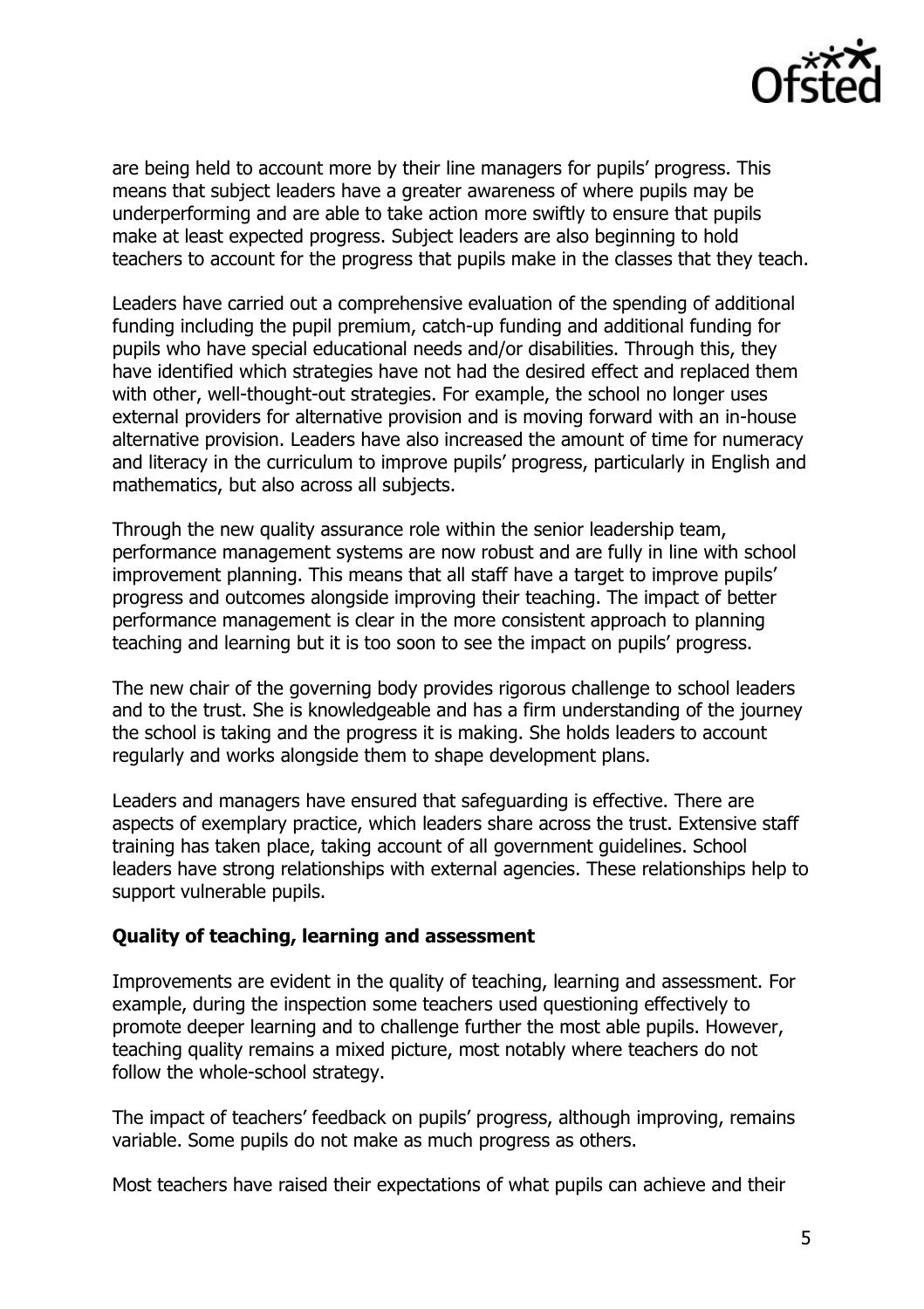

aspirations for pupils. Pupils are beginning to take more pride in their work because expectations are much clearer and pupils want to do well. Where the quality of work in books remains poor, teachers are beginning to tackle this.

Through the school teaching and learning strategy, teachers are becoming more skilful at checking pupils' understanding and misconceptions. Effective teaching in science and maths, for example, allows teachers to address misconceptions quickly, meaning that pupils can get on with the work and make better progress. In vocational subjects, strong exam and assessment preparation builds pupils' confidence in answering exam questions.

Pupils in alternative provision are continuing with subjects such as English, science and mathematics while having the opportunity to develop their skills in different areas such as construction, hair and beauty, horticulture and bike maintenance. This motivates them to try to stay in education.

Leaders know where the best teaching is across the school. Through appropriate training teachers share ideas, with different staff contributing throughout the term. Plans are in place to evaluate the impact of this training on the overall quality of teaching in the school.

#### **Personal development, behaviour and welfare**

School leaders have worked alongside external consultants to develop a 'positivediscipline' system, which is improving behaviour. Pupils report that behaviour is better and they feel safer because fights rarely happen now.

Pupils are able to get on with their learning because the majority of teachers are implementing the positive-discipline strategy. Pupils are visibly calmer and respectful to one another and attitudes to learning are more positive. They move calmly around the site and socialise well in different areas of the school.

Where teaching is not sufficiently challenging and/or the positive-discipline strategy is not used, some low-level disruption occurs, which prevents some pupils from learning.

Attendance for some groups, such as children looked after, has improved and is above the national average. However, this is not the case for attendance overall. This is in part due to the increased rigour and expectations of the behaviour system which have led to a higher number of exclusions in the first half term of 2016. This is also because new initiatives and strategies have recently been implemented and have not had time to make a difference.